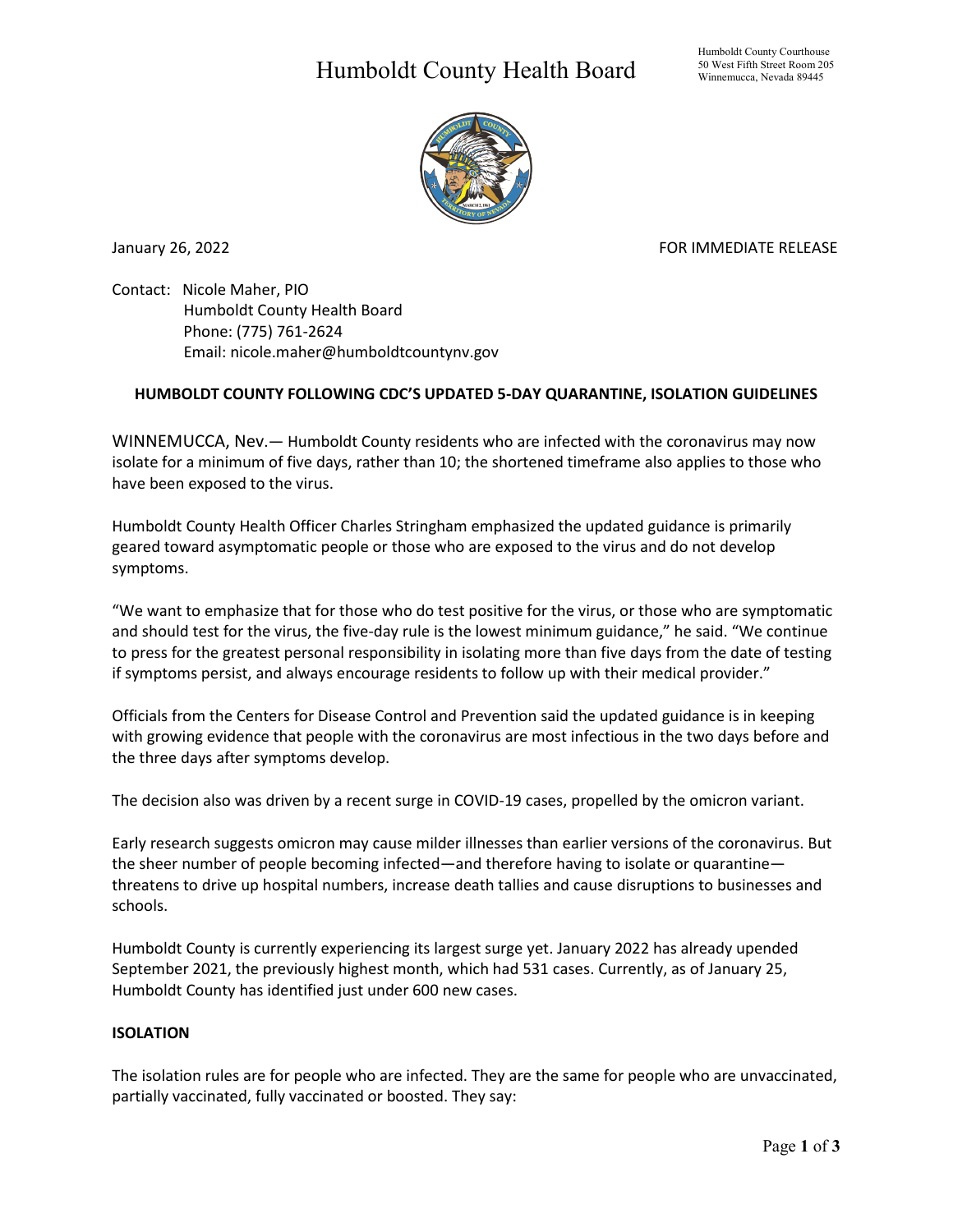- The clock starts at zero the day someone tests positive.
- Positive people should Isolate for five days beginning the day after they test positive.
- On day six, if they have no symptoms, they can return to normal activities but must wear a mask everywhere—even at home around others—for at least five more days.
- If they still have symptoms after isolating for five days, they should stay home until they feel better and then start their five days of wearing a mask at all times.

## **QUARANTINE**

The quarantine rules are for people who were in close contact with an infected person.

Close contact means someone was less than 6 feet away from an infected person (laboratory confirmed or clinical diagnosis) for a cumulative total of 15 minutes or more over a 24-hour period. For example, three individual 5-minute exposures for a total of 15 minutes.

For quarantine, the clock starts at zero the day a person is alerted they may have been exposed to the virus. Exposed persons should quarantine for five days starting the day following exposure and then get tested at day five. Those who develop symptoms earlier should test immediately.

Those who test positive should follow isolation protocols. If negative, they may discontinue quarantine at day six, but must wear a mask everywhere—even at home around others—for at least five more days.

People who are fully vaccinated—which the CDC has defined as having two doses of the Pfizer or Moderna vaccines, or one dose of the Johnson & Johnson vaccine—do not need to quarantine following an exposure, if they do not have symptoms.

If they do develop symptoms, they should get tested immediately and, if positive, follow isolation protocols. If they are negative, they should stay home while they have symptoms.

Dr. Stringham says suspending both isolation and quarantine after five days is not without risk.

"Many people get tested when they first feel symptoms, but others get tested for alternative reasons, such as travel or work," he said. "That means a positive test result may not reveal exactly when a person was infected or give a clear picture of when they are most contagious."

The doctor said the risk of spreading the virus does drop after five days, but it does not disappear for everyone, which is why wearing an appropriate facial covering such as an N95 or KN95 for five or more days is critical to the CDC guidance.

"With the decrease to five days, we are still going to have a moderate number of people who are contagious, which is why we continue to emphasize personal responsibility. Those who are still symptomatic after five days need to continue to stay home, and everyone needs to mask up for at least five more days upon discontinuing isolation or quarantine."

Humboldt County has updated its COVID-1[9 screening flyer](https://www.humboldtcountynv.gov/DocumentCenter/View/5862/COVID-19-Screening-Flyer0122) per the CDC's updated guidance. In addition to testing information for both unvaccinated and vaccination individuals, the flyer also includes a list of frequently asked questions.